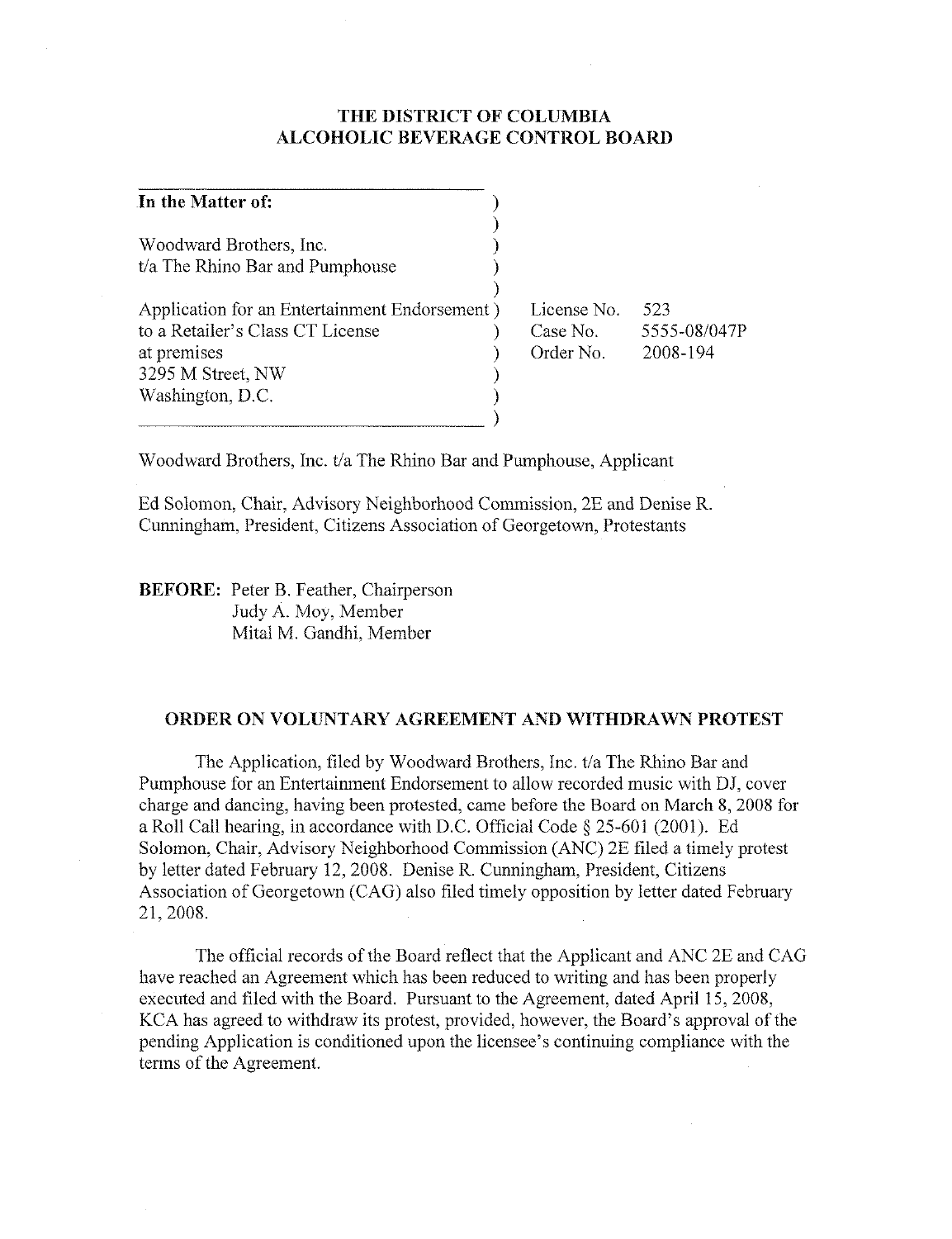Woodward Brothers, Inc.  $t/a$  Rhino Bar and Pumphouse License No. 523 Case No. 5555-08/047P Page Two

Accordingly, it is this 7th day of May 2008, ORDERED that:

I. The protests of ANC 2E and CAG are WITHDRAWN;

2. The Application filed by Woodward Brothers, Inc. t/a The Rhino Bar and Pumphouse, for an Entertainment Endorsement to offer recorded music with DJ, cover charge and dancing at 3295 M Street, NW, Washington, D.C., is GRANTED;

3. The above-referenced Agreement is INCORPORATED as part of this Order; and

4. Copies of this Order shall be sent to ANC 2E, CAG and the Applicant.

District of Columbia Alcoholic Beverage Control Board

Peter B. Feather, Chairperson

y A. Moy-Member

Mital M. Gandhi, Member

Pursuant to 23 DCMR § 1719.1 (April 2004), any party adversely affected may file a Motion for Reconsideration of this decision within ten (10) days of service of this Order with the Alcoholic Beverage Regulation Administration, 941 North Capitol Street, N.E., Suite 7200, Washington, D.C. 20002.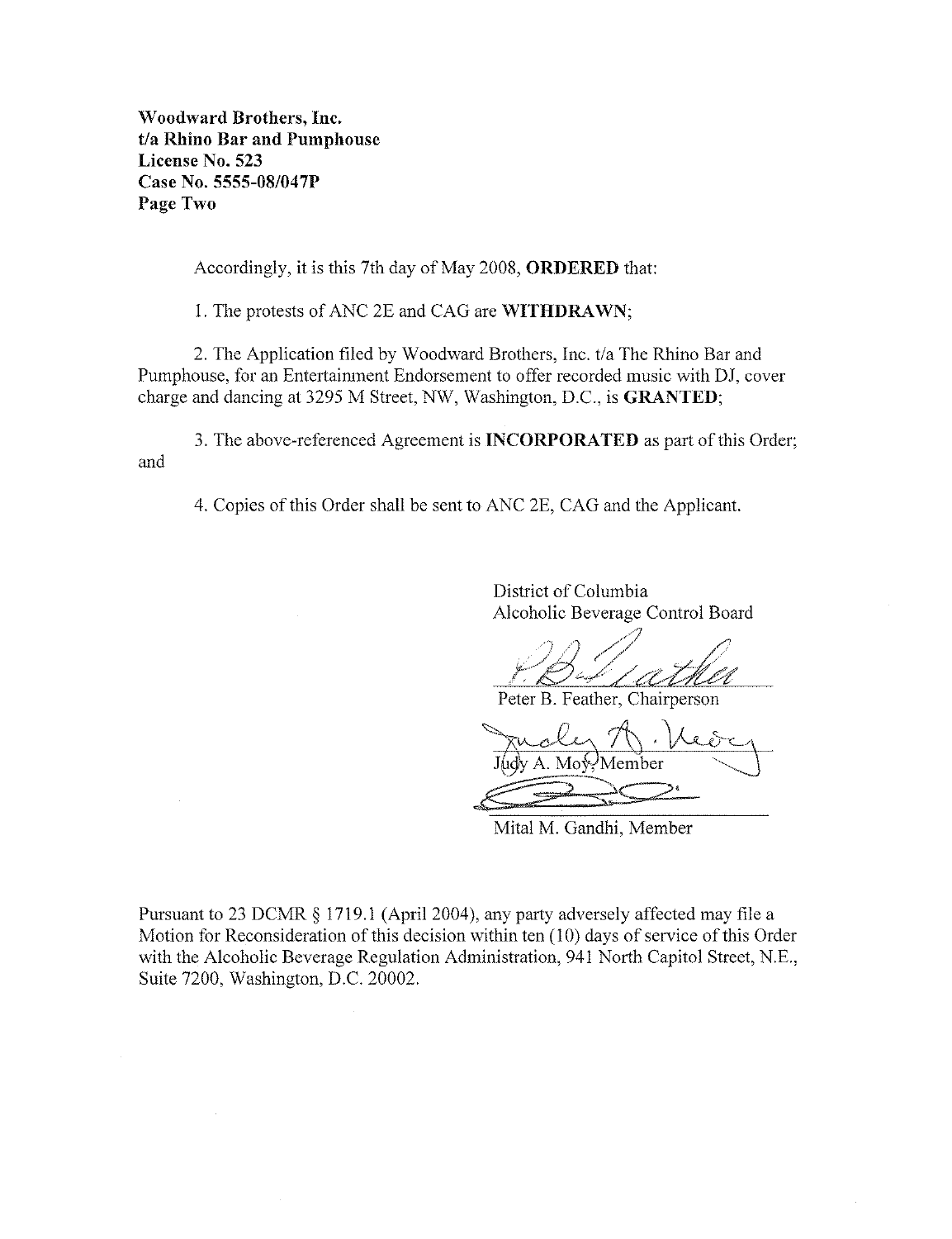## VOLUNTARY AGREEMENT AMENDMENT  $\sim$  ( $\sqrt{d}$ ril)

This Agreement made this  $\frac{13}{2}$  day of March 2008, by and between Woodward Brothers, Inc., *tla* Rhino Bar and Pumphouse ("Licensee"), ANC 2E, and Citizens Association of Georgetown (CAG) ("Protestants"):

WHEREAS, a Voluntary Agreement was previously executed by ANC 2E and the licensee on January 23, 2002;

WHEREAS, the licensee has filed a request for an Entertainment Endorsement with the District of Columbia Alcohol Beverage Control Board, which was protested by the Protestants; and

WHEREAS, the parties have entered into an Agreement for a modification of the previous Agreement to resolve the protest;

NOW, THEREFORE, it is agreed as follows:

9. Shall be changed as follows: No live entertainment shall be permitted at any time. Recorded music may be played only at volume levels that cannot be heard from the street outside the establishment. Entertainment is to involve recorded music with DJ, cover charge, and dancing.

The following two paragraphs are added to the Agreement:

- 16. PROMOTERS: Licensee will not engage the services of promoters to promote events at this location at any time. Licensee is permitted to use services of disc jockey.
- 17. NOISE: Licensee acknowledges familiarity with and will comply with the noise control provisions of the District of Columbia law and regulations. In connection therewith, the doors and windows of the premises will be kept dosed during business hours when music is played, except when persons are in the act of using the door for ingress or egress from the premises.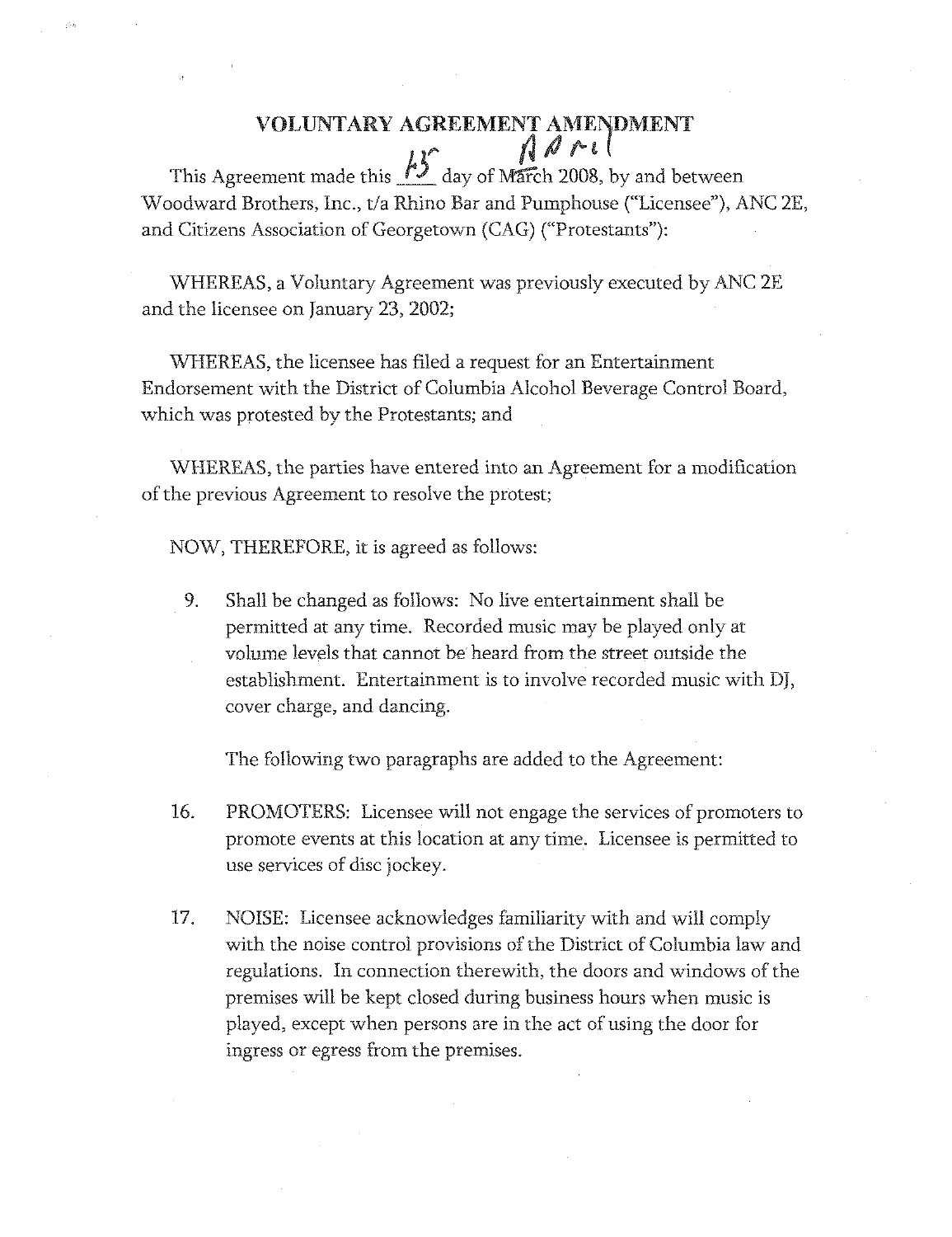In all other respects, the prior Agreement will remain in full force and effect.

WITHDRAWAL OF PROTEST: Protestants agree to the issuance of the Entertainment Endorsement of the Licensee's license and the Amendment of the Voluntary Agreement previously signed and dated January 23, 2002, and the withdrawal of their protest, provided that this Amendment is incorporated in the Board's Order approving the issuance of the Entertainment Endorsement.

ANC2E

By: <u>Q Salv</u>

Ed Solomon, Chairman

#### WOODWARD BROTHERS

 $P_{\text{av}}$  A  $S \rightarrow P_{\text{ref}}$  . Let

Britt Swan, President

CITIZENS ASSOCIATION OF GEORGETOWN

 $Bv: \mathcal{A}$  / Energ .

Denise R. Cunningham, Ghairman

F:\wpdata\MISC\Mallios\Forms MR\Voluntary Agreement Amendment Woodward Brothers.dog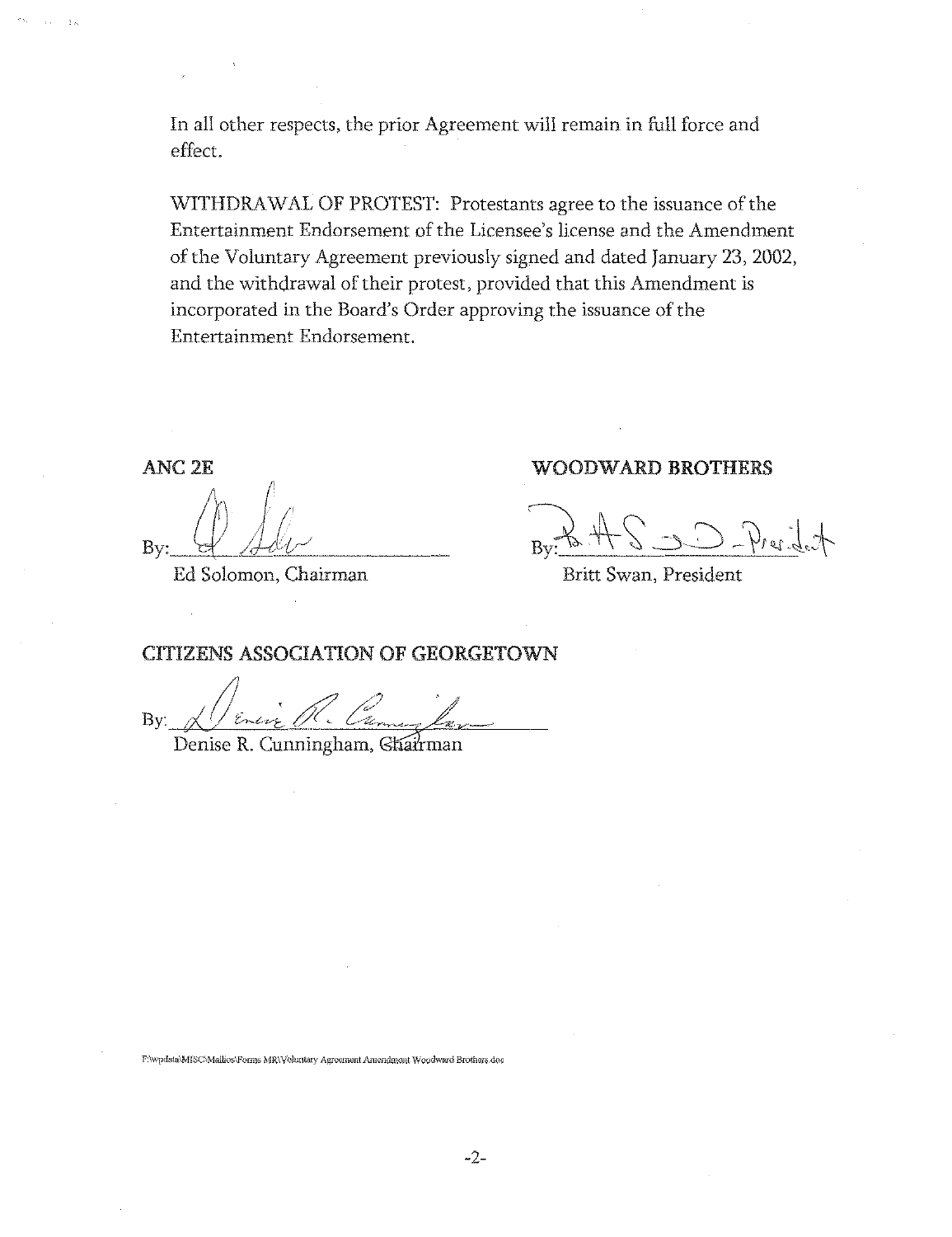#### BEFORE THE DISTRICT OF COLUMBIA ALCOHOLIC BEVERAGE CONTROL BOARD

| In the Matter of:                  |  |
|------------------------------------|--|
| Woodward Brothers, Inc.            |  |
|                                    |  |
| t/a Rhino Bar and Pumphouse        |  |
|                                    |  |
| Application for a Retailer's Class |  |
| CT License (renewal)               |  |
| at premises                        |  |
| 3295 M Street, N.W.                |  |
| Washington, D.C.                   |  |
|                                    |  |

*55'S'S-*Case no.  $-555 - 01/030P$ 

Peter Pulsifer, Chair, on behalf of the Advisory Neighborhood Commission 2E, Protestant

Dimitri P. Mallios, Esquire, on behalf of the Applicant

BEFORE: Roderic L. Woodson, Esquire, Chair Vera Abbott, Member Charles Burger, Member Laurie Collins, Member Judy Moy, Member Ellen Opper-Weiner, Esquire, Member Audrey E. Thompson, Member

#### ORDER ON VOLUNTARY AGREEMENT AND WITHDRAWN PROTEST

The application, having been protested, came before the Board on March 21, 2001, in accordance with D.C. Official Code Section 25-601 (2000 Edition). Peter Pulsifer, Chair, on behalf of the Advisory Neighborhood Commission 2E, filed opposition in a timely manner.

The official records of the Board reflect that the parties have reached an agreement that has been reduced to writing and has been properly executed and filed with the Board. Pursuant to the agreement, dated January 23, 2001, the protestant has agreed to withdraw the opposition, provided, however, the Board's approval of the pending application is conditioned upon the licensee's continuing compliance with the terms of the agreement.1/

11 The agreement was dated incorrectly. The correct date is January 23, 2002.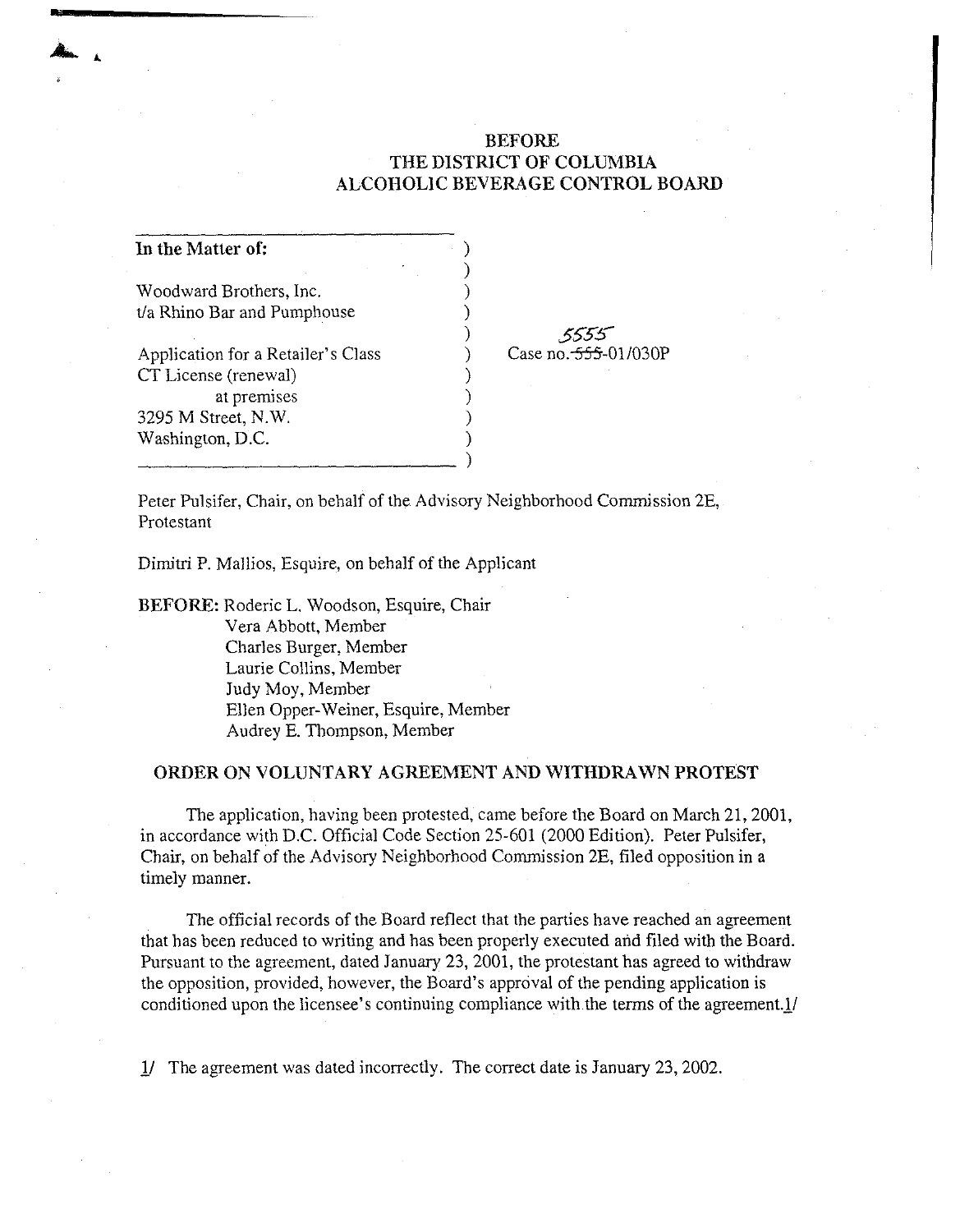### Woodward Brothers, Inc. t/a Rhino Bar and Pumphouse Page two

Accordingly, it is this  $\frac{1}{3}$  day of February 2002, ORDERED that:

1. The opposition of Peter Pulsifer, Chair, on behalf of the Advisory Neighborhood Commission 2E, be. and the same hereby, is WITHDRAWN;

2. The application of Woodward Brothers, Inc. t/a Rhino Bar and Pumphouse, for a retailer's class CT license (renewal) located at 3295 M Street, N.W., Washington, D.C., be, and the same hereby, is GRANTED;

3. The above-referenced agreement between the parties, be, and the same hereby is, INCORPORATED as part of this Order; and

4. Copies of this Order shall be sent to the Protestant and the Applicant's Attorney.

District of Columbia ohotisBeyerage Control Board

Roderic L. Woodson, Esquire, Chair

Vera Abbott, Member

Charles Burger, Member

Laurid Collins, Member

idy Mov. Member

Ellen Opper-Weiner, Esquire, Member

Audrey E Thompson, Member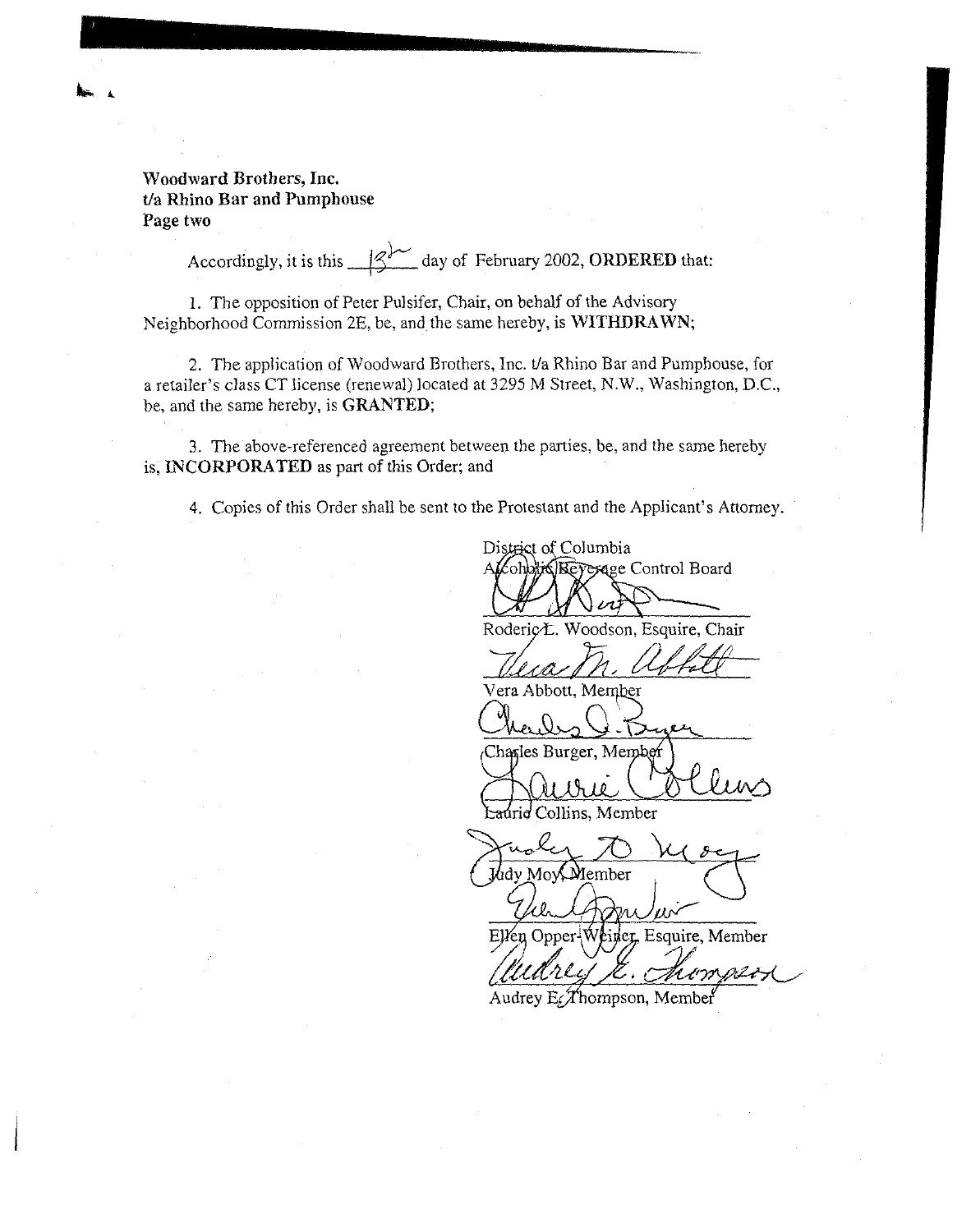57

 $\mu_{\rm rad}$ llios

# SETTLEMENT AGREEMENT  $(1)^{qR}$

Settlement Agreement made this  $\geq \frac{\beta}{4}$  day of April, by and between WOODWARD BROTHERS, INC., *t*/a Winston's, a District of Columbia corporation having its principal place of business at 3295 M Street, N.W., Washington, D.C. (APPLICANT"), and the CITIZENS ASSOCIATION OF GEORGETOWN, a District of Columbia not-for-profit corporation having its principal office at 3222 N Street, N.W., Washington, D.C.  $($  "PROTESTANT" $)$ .

#### WITNESSETH:

WHEREAS, APPLICANT has applied for the renewal of a Class CT retail liquor license for a licensed establishment known as "Winstons" located at 3295 M Street, N.W., Washington, D.C. (the "Establishment"); and

WHEREAS, PROTESTANT has filed a protest in opposition to such renewal pursuant to Section  $14(b)$  of the Alcoholic Beverage Control Act ("Act"): and

WHEREAS, the parties hereto desire to settle their disagreements.

NOW, THEREFORE, in consideration of the promises herein contained, the parties hereto agree as follows;

1. PROTESTANT withdraws its protest in opposition to the APPLICANT's pending application and will advise the Alcoholic Beverage Control Board of its non-opposition to said applioation, in consideration of and in reliance upon the commitments reflected  $b$ elow.

2 • APPLICANT in consideration of the above-noted withdrawal agrees to the following:

2.1. APPLICANT will not sponsor or otherwise allow on the premises of the Establishment wet T-shirt oontests, or events in the nature of "beefcake" contests or "cheesecake" contests. APPLICANT will not employ a "barker" or engage in any practice outside the premises which encourages passers-by to enter.

2.2. APPLICANT will use its best efforts to insure that no patrone loave the Establishment carrying alcoholio beverages.

2.3. APPLICANT will take all reasonable measures to ... assure that the sidewalk in front of the establishment is free from trash and litter at all times. Without limiting the generality of the foregoing sentence, APPLICANT will have a designated doorman police the sidewalk in front of the Establishment every day at the close of business and will cause the sidewalk in front of the Establishment to be swept clean each morning before  $10:00$  am.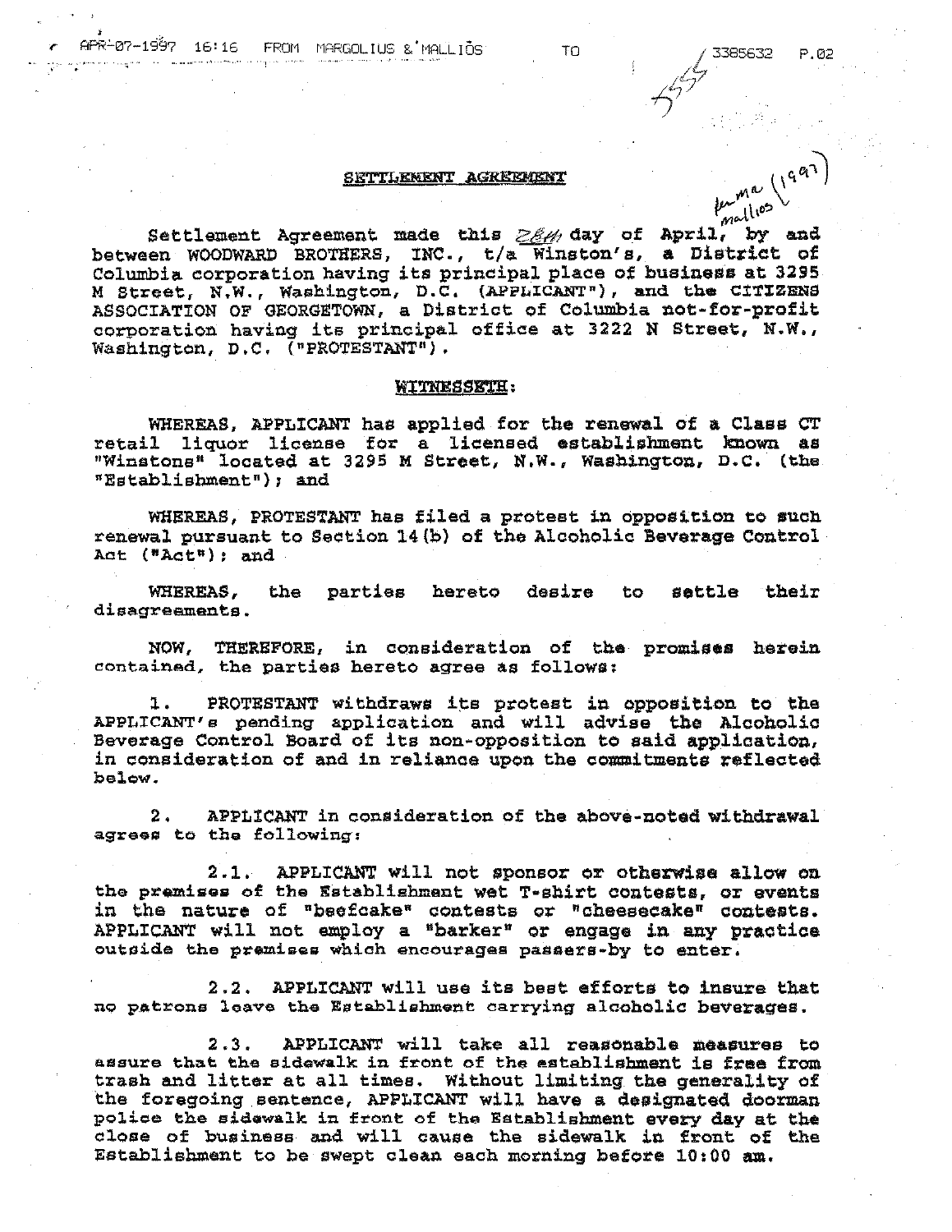2.4. APPLICANT agrees that all waitpersons will be at least 18 years of age and all bartenders will be at least 21 years of age and that all such persons will, prior to being employed, provide the documentation required by D.C. law and regulations as proof of age. APPLICANT agrees that all managers will. be at least 21 years of age and that all such persons will, prior to being  $employd$ , provide the documentation required by  $D.C.$  law and regulations as proof of age, so long as consistent with laws prohibiting discrimination on grounds of age.

2.5. APPLICANT will require that, during all hours that the Establishment is open to the public, a manager be on duty who has completed the TIPS program.

2.6. APPLICANT will require that all waitpersons and bartenders receive TIPS training.

2.7. APPLICANT will employ doormen who will be instructed to require from all customers who seek admission to the Establishment and who appear to be less than 21 years of age, the documentation permitted by D.C. law and regulations as proof of age. The APPLICANT will establish a method of identification. The APPLICANT will establish a method of identification, through the use of handstamps, wristbands or otherwise, of those peraons who are 21 years of age or older. APPLICANT will require persons who are zi years of age of order. Arrittanit with require they serve alcoholic beverages has the identification establishing that he or she ie 21 years of age or older. APPLICANT will also establish procedures to ensure that no patron who purchases any alcoholic beverage in the Establishment allows the consumption of auah alcoholio beverage by any other patron of the Establishmenet who is less than 21 years of age.

2.8. APPLICANT will post prominently one or more posters designed to prevent underage drinking, such as those provided free of charge by the Century Council.

2.9. APPLICANT will not present any form of live entertainment in the Establishment. APPLICANT will ensure that music or other sound generated within the Establishment will not be audible outside the Establishment.

2.10. APPLICANT will limit ingres of patarons so that at no time are there more persons on the premises than allowed by the maximum room and total occupancy requirements of D.C. law and fire regulations applicable to the Establishment.

2.11. APPLICANT will use its best efforts to control patrons waiting outside for access to the Establishment so that an orderly line is maintained without causing noise and disturbance to. pedestrians or residents. APPLICANT will use its best efforts to employ off-duty D.C. police officers to supervise persons waiting to enter the Establishment, but, if the APPLICAN'l' is not able to employ such offioers, it will nevertheless employ other persons to perform this function.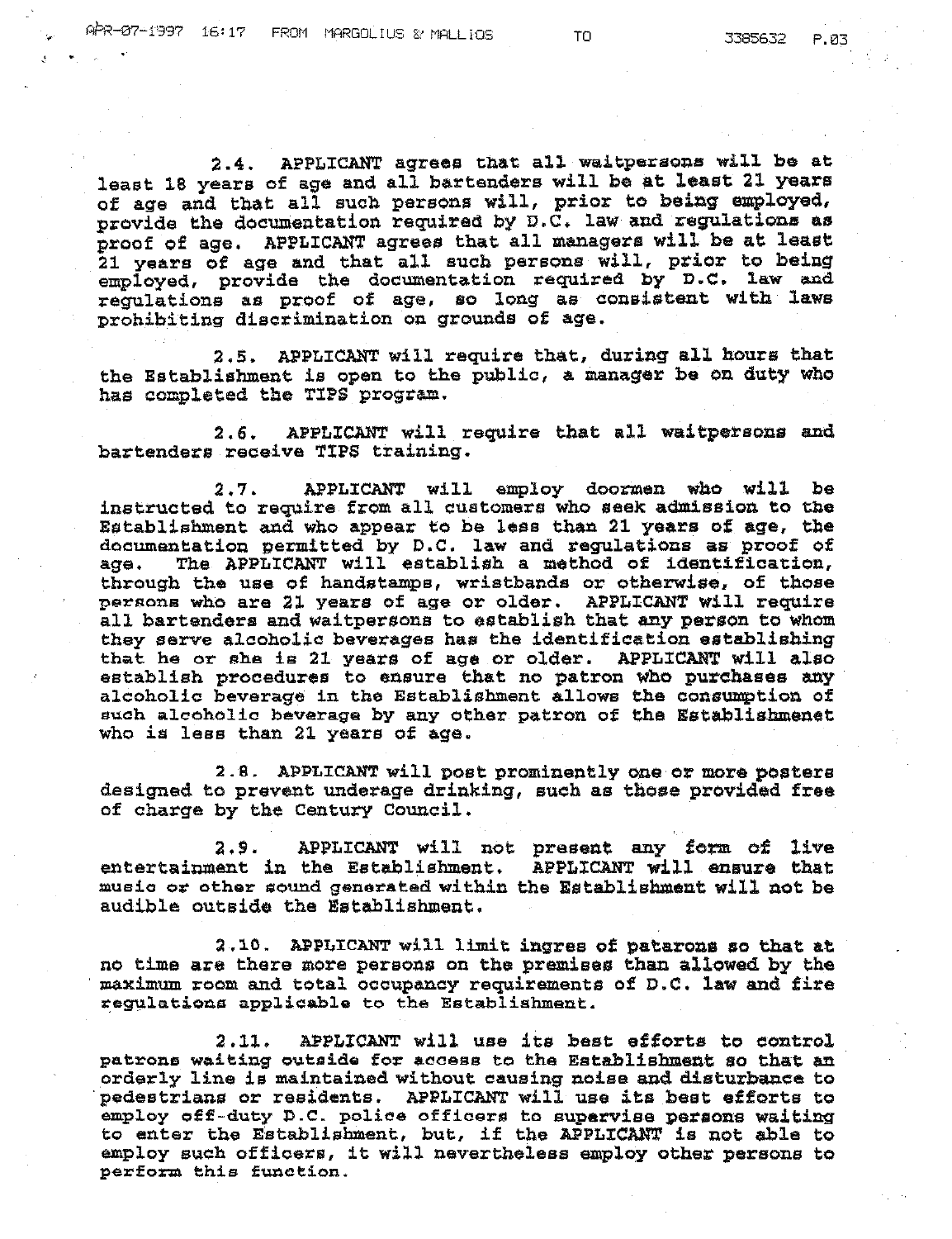

12. APPLICANT will cause the Establishment to maintain a trash room in which trash generated by the Establishment will be stored until it is removed from the premises.

3. APPLICANT agrees that any additional terms and conditions of the license hereafter issued to APPLICANT are hereby incorporated by reference and are in full force and effect under this Agreement as if fully set forth herein. The parties agree that any failure of APPLICANT to adhere to the terms and conditions of this Agreement would constitute grounds for the PROTESTANT to petition the Alcoholic Beverage Control Soard for issuance of an order to show Cause.

4. This Agreement is contingent upon acceptance by the Alcoholic Beverage Control Board.

5. The terms of this Agreement shall be binding upon and enforceable against the successors and assigns of the APPLICANT during the term of the license to which the Agreement applies.

IN WITNESS WHEREOF, the parties hereto have entered into this Agreement as of the day and year first above written.

WOODWARD BROTHERS, ING t/a Winstons, APPLICANT Έy

Paul Loukas,

THE CITIZENS ASSOCIATION OF GEORGETOWN, PROTESTANT

By Patrick H. allen Patrick H. Allen

Chairman, ABC Committee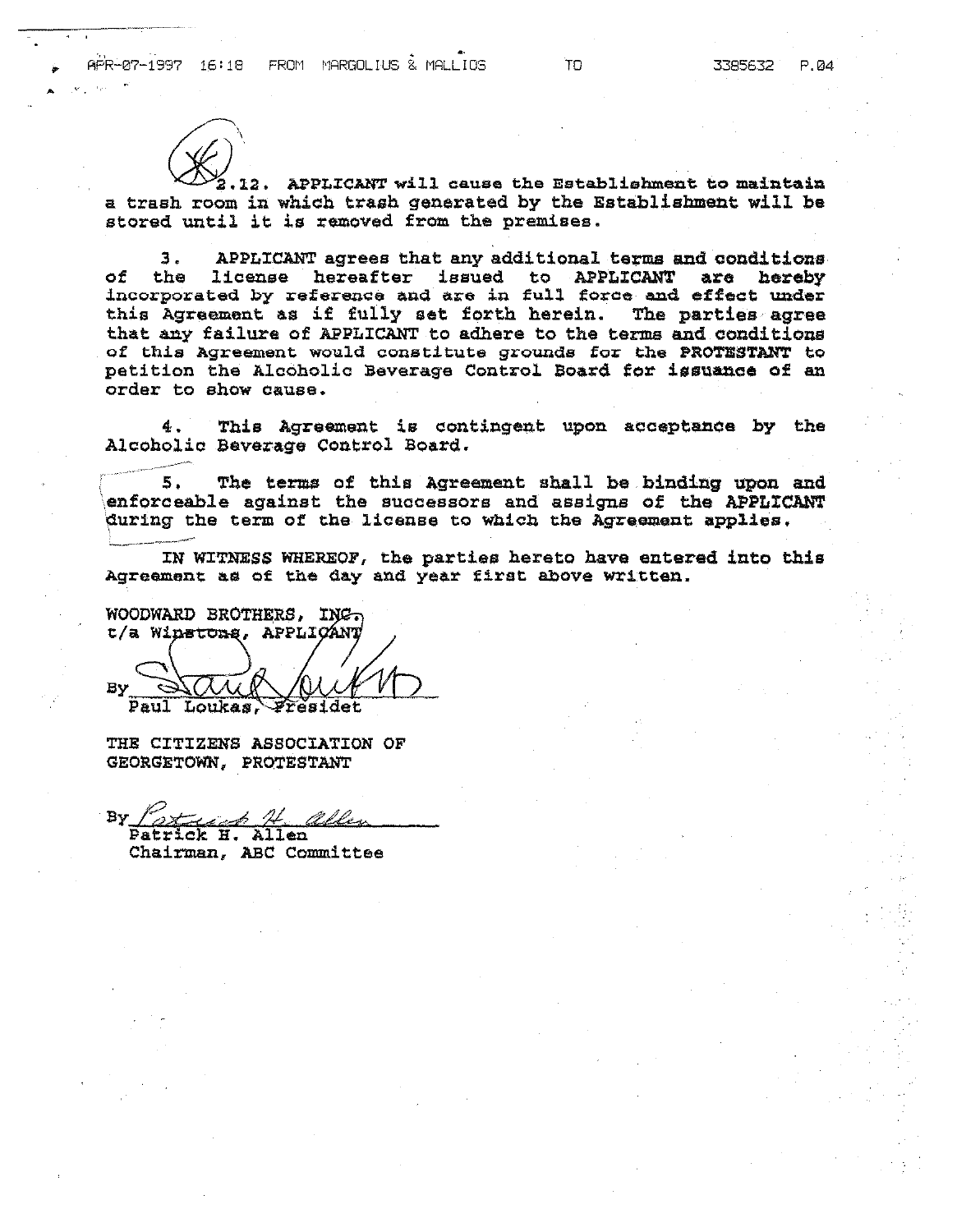## **AGREEMENT**

|<br>|<br>|<br>|

Advisory Neighborhood Commission 2E ("the ANC") and Woodward Brothers, Inc, t/a Rhino Bar and Pumphouse ("Applicant") agree as follows:

WHEREAS, the Applicant has applied for renewal of a Class "CT" alcoholic beverage license for the property located at 3295 M Street, NW ("the establishment"), ABC application number 5555, which is pending before the District of Columbia Alcoholic Beverage Control Board (ABC Board); and

WHEREAS, the ANC represents the residents and taxpayers within the boundaries of ANC2E and wishes to insure that no establishment that sells alcoholic beverages will adversely affect the health, safety, and quality of life in the surrounding community;

NOW, THEREFORE, in consideration of the premises above recited, and the covenants and promises set forth below, the parties agree as follows:

1. The Applicant shall operate the establishment at all times in full compliance with all applicable laws of the District of Columbia and the United States of America.

2. The establishment shall have a maximum capacity of 198 persons, with no more than 124 on the first floor and 74 on the second floor. These limits shall be prominently posted in the area where they apply. The maximum capacity shall never be exceeded.

3. The Applicant shall make available hot meal serv l 3. The Applicant shall make available hot meal service until at least two hours before closing<br>or until 12:30 am, whichever is later. The establishing will close at  $2nM$  Survey and  $2\frac{p!}{q!}$  /23/or

4. The Applicant will strictly enforce the underage drinking laws of the District of Columbia  $\mathcal{L}_{\mathcal{A}}(s)$ by requiring valid official identification showing age and cooperating with ABC inspectors and the police department in enforcing the law. The Applicant shall train all of its employees in the "TIPS" program or an equivalent program.

5. With the single exception noted in this paragraph, admission shall be restricted at all times when alcohol is served to those at least 21 years of age, and a sign shall be prominently posted at all public entrances announcing this policy. An exception to this policy shall be permitted on Mondays, provided that on that day: no discount is offered on alcoholic beverages; individuals of legal drinking age are clearly identified upon admission by a wristband or similar device; and all drink service is by single servings (no pitchers).

6. The Applicant shall not offer, publicize, or permit in the establishment any student discounts, "pub crawls," "ladies' nights," "men's nights," all-you-can drink for one price, or similar special promotions that encourage the excessive consumption of alcohol. For all promotions at the establishment, any discount in the price of alcoholic beverages shall be coupled with a comparable discount on non-snack food. The foregoing shall not be construed to prohibit catered events with a written contract that are not open to the general public, provided that such events include food service.

7. Notwithstanding the prohibitions of the preceding paragraph, the Applicant may continue to offer the following existing promotions only until July 1, 2002:

a) On Tuesdays, pitchers of beer for \$2 each from 9 pm to midnight with a \$5 cover charge;

b) On Wednesdays, open bar from 9 pm to midnight with a \$7 cover charge;

c) On Saturdays, open bar from 9 pm to 12:30 am with a \$10 cover charge.

Furthermore, the existing promotion on Thursdays of an open bar from 9 pm until midnight with an \$8 cover charge may be continued until March 1, 2002. These exceptions are intended to allow the Applicant a reasonable period in which to revise its business plan.